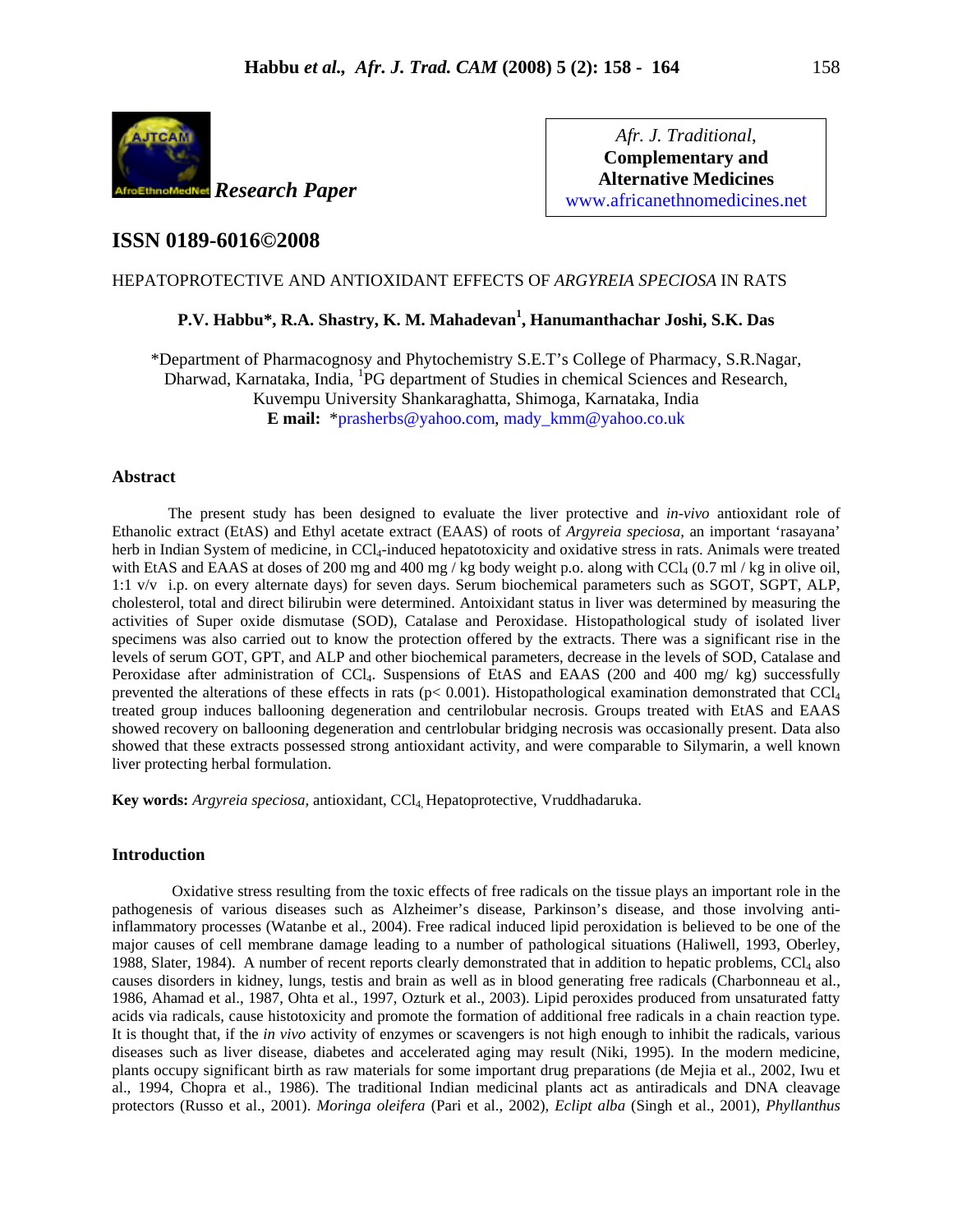*niruri* (Syamasundar et al., 1985, Venkateswaran et al., 1987, Unander et al., 1995), *Picrorhiza kurroa* (Chauhan et al., 1992) possess hepatoprotective property against toxins and drugs induced hepatotoxicity.

*Argyreia speciosa* Burm. F. (Convolvulaceae), commonly known as *Vruddhadaruka* is a rasayana herb used in many ayurvedic preparations in Indian system of medicine. Roots of *A. speciosa* are used in Ayurveda as aphrodisiac, rejuvenating, intellect promoting, brain tonic, nervine tonic, in hepatomegaly, and tonic for general debility (Warrier et al., 1994, Kirtikar et al., 1984, Sharma et al., 2004). Previous investigations on *A. speciosa* roots revealed the presence of Aryl esters (Srivastava et al., 1998), coumarin glucoside (Shukla et al., 2000), phydroxycinnamate and scopoletin (Shukla et al., 1999) as important phytoconstituents. The plant has been reported to possess anti-inflammatory (Gokhale et al., 2002), wound healing (Kartik et al., 2003), antimicrobial, (Shukla et al., 1999), immunomodulatory (Gokhale et al., 2003) and nootropic (Joshi et al., 2007) activity. The present study was designed to assess the *in-vivo* antioxidant and hepatoprotective and effects of *A. speciosa* roots in rats.

# **Materials and Methods Chemicals**

All the solvents and chemicals used were of analytical grade/HPLC grade and obtained from Qualligens, Mumbai. Standard kits for SGOT, SGPT and Bilirubin were obtained from Teco Diagnostics, USA, and Cholesterol from Span Diagnostics, India. Standard drug Silymarin was obtained from Micro Laboratory India. UV-Visible Spectrophotometer (Genway 6505, UK) was used to measure the absorbance.

#### **Animals**

All the experiments were carried out using male, Swiss albino mice (25-30 g) and Wistar rats of either sex (180-200 g) procured from animal house of BLDEA Medical College, Bijapur, Karnataka. The animals had free access to food and water, and they were housed in a natural (12 h each) light-dark cycle. Food given to animals consisted of wheat flour kneaded with water and mixed with a small amount of refined vegetable oil. The animals were acclimatized for at least 5 days to the laboratory conditions before conducting experiments. The experimental protocol was approved by the Institutional Animal Ethics Committee (IAEC) and the care of the laboratory animals was taken as per the CPCSEA regulations.

#### **Extraction of plant material**

Roots of *A. speciosa* were collected from hilly areas surrounding Dharwad, Karnataka, and authenticated by qualified taxonomist, Department of Botany, Karnataka University, Dharwad. A herbarium specimen was kept in Department of Pharmacognosy (SETCPD/Ph.cog/herb/33/2006). The roots were dried under shade and powdered. Dried powder was exhaustively extracted successively using Ethyl acetate and Ethanol (95%) respectively. Both extracts were concentrated under vacuum at 40°C to yield a semisolid mass and stored in a descicator. The percentage yield of extracts was found to be 1.76% and 0.82% for Ethanolic extract (EtAS) and Ethyl acetate extract (EAAS) respectively. Suspensions of the extracts were prepared in Tween-80 and distilled water (2:8) and used to assess hepatoprotective and antioxidant activity.

#### **Acute toxicity studies**

Acute toxicity study was carried out using Swiss albino mice  $(25-30 g)$  by up and down / staircase method as per CPCSEA guidelines. Both the extracts were orally administered to different groups of mice at doses of 50 mg, 300 mg, 1000 mg and 2000 mg / kg body weight respectively. Animals were observed for 48 h to study the general behavior of animals, signs of discomfort and nervous manifestations (Reed et al. 1992).

### **Hepatoprotective and antioxidant activity**

Hepatoprotective and antioxidant activity was carried out using Wistar strain albino rats of either sex (180- 200 g). Animals were divided into 7 groups of six animals in each group. Group I served as control (normal saline 5 ml/kg, p.o.). Group II: Served as negative control (CCl<sub>4</sub>/olive oil (1:1), 0.7 ml/kg, i.p.) on alternate days for period of seven days. Group III: Treated with Silymarin 100 mg/kg, p.o for successive seven days. All the animals except control group received CCl<sub>4</sub> (0.7 ml/kg, i.p.) on every alternate days. Group IV and VI: EtAS (200 and 400 mg/kg)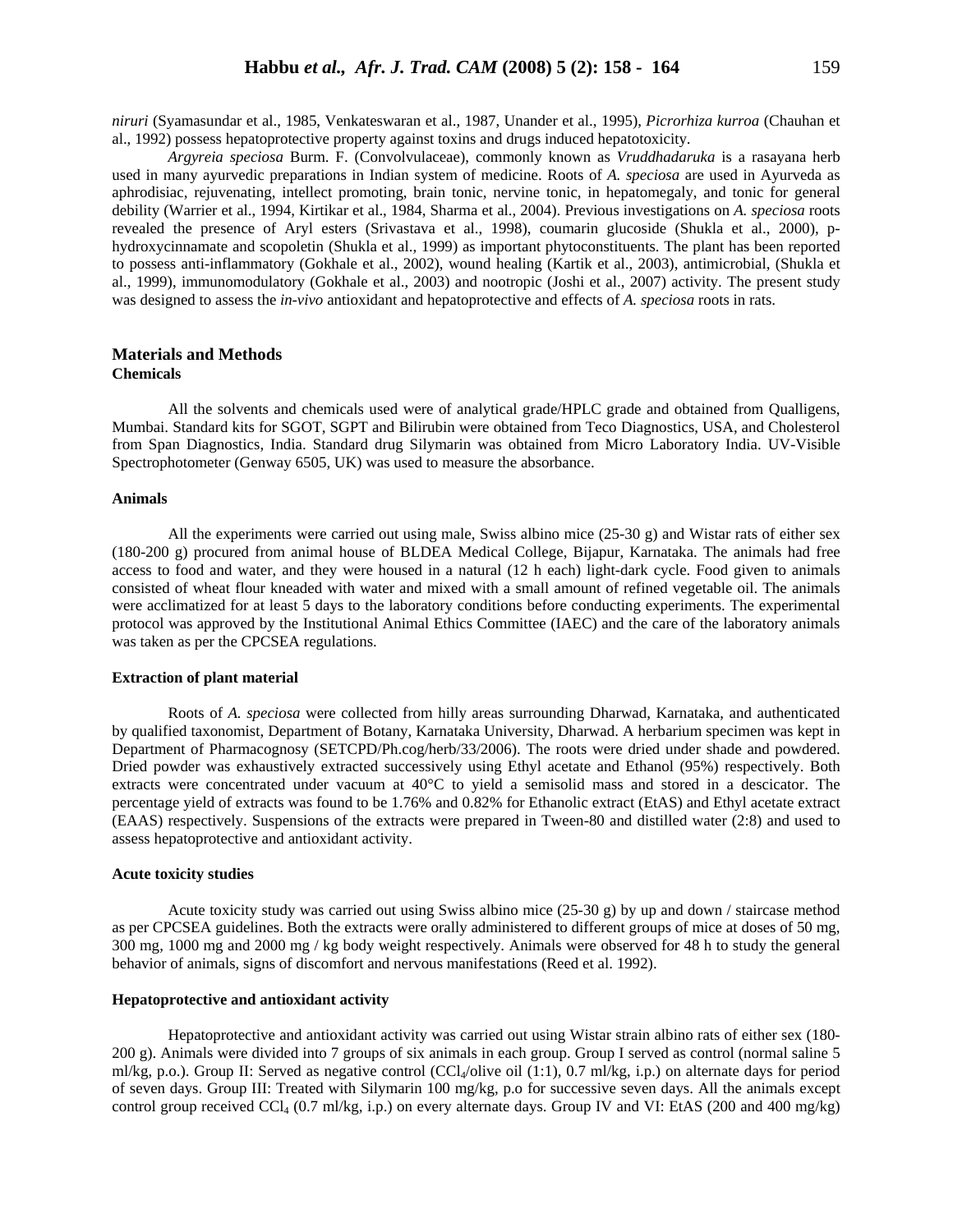was orally administered for successive seven days. Group V and VII: EAAS (200 and 400 mg/kg) orally for seven days. On the seventh day 2 hr after the administration of the last dose, the animals were sacrificed by cervical dislocation, blood was withdrawn by intracardiac puncture. It was allowed to coagulate for 30 mins, serum was separated by centrifugation and used to estimate serum glutamate pyruvate transaminsase (SGPT), serum glutamate oxaloacetate transaminase (SGOT), alkaline phosphatase (ALP), serum cholesterol, total bilirubin and direct bilirubin. Livers were isolated to measure the levels of antioxidant enzymes and for histopathological studies (Singh et al 1999, Mujumdar et al., 1998, Rege et al., 1984).

| Group            | Dose  | <b>SGOT</b>                    | <b>SGPT</b>                   | <b>ALP</b>             | Cholesterol                   | Total bilirubin                | Direct                     |
|------------------|-------|--------------------------------|-------------------------------|------------------------|-------------------------------|--------------------------------|----------------------------|
|                  | mg/kg | (U/ml)                         | (U/ml)                        | (U/L)                  | (mg/dl)                       | (mg/dl)                        | bilirubin                  |
|                  |       |                                |                               |                        |                               |                                | (mg/dl)                    |
| Control          | 5     | $170.3 \pm 3.66$               | 74.45±4.40                    | $201.0 \pm 7.99$       | $62.96 \pm 0.69$              | $1.20 \pm 0.63$                | $0.47 + 0.21$              |
| CCl <sub>4</sub> | 0.7   | $696.0 \pm 11.87$ <sup>a</sup> | $320.5 \pm 10.18^a$           | $382.9 \pm 7.18^a$     | $110.2 \pm 2.51$ <sup>a</sup> | $2.23 \pm 0.12^a$              | $0.94 \pm 0.07^{\text{a}}$ |
| Silymarin        | 100   | $292 \pm 2.12^b$               | $77.64 \pm 0.92^b$            | $234.4 \pm 3.07^b$     | $74.14 \pm 1.37$ <sup>b</sup> | $0.88 \pm 0.04^b$              | $0.60 \pm 0.01^b$          |
| $+CCl4$          | 0.7   |                                |                               |                        |                               |                                |                            |
| EtAS             | 200   | $355.0 \pm 11.29^b$            | $174.0 \pm 8.36^{\mathrm{b}}$ | $267.0 \pm 3.18^b$     | $67.74 \pm 0.72^b$            | $1.51 \pm 0.02^{\overline{b}}$ | $0.65 \pm 0.01^b$          |
| $+CCl4$          | 0.7   |                                |                               |                        |                               |                                |                            |
| EAAS             | 200   | $384.4 \pm 3.96^{\mathrm{b}}$  | $167.2 \pm 2.27$ <sup>b</sup> | $261.4 \pm 3.42^b$     | $62.35 \pm 0.74^b$            | $1.65 \pm 0.13^b$              | $0.58 \pm 0.03^b$          |
| $+CCl4$          | 0.7   |                                |                               |                        |                               |                                |                            |
| EtAS             | 400   | $325 \pm 9.26^b$               | $163 \pm 6.36^b$              | $246 \pm 2.58^{\circ}$ | $65.25 \pm 0.62^b$            | $1.42 \pm 0.04^b$              | $0.56 \pm 0.02^b$          |
| $+CCl4$          | 0.7   |                                |                               |                        |                               |                                |                            |
| EAAS             | 400   | $365.0 \pm 2.96^{\circ}$       | $152.5 + 3.27^b$              | $238.4 \pm 4.42^b$     | $64.35 \pm 0.71^b$            | $1.52 \pm 0.12^b$              | $0.56 \pm 0.02^b$          |
| $+CCl4$          | 0.7   |                                |                               |                        |                               |                                |                            |

**Table.1.** Effect of *A. speciosa* root extracts on serum biochemical parameters in CCl4 induced hepatotoxicity in rats.

Values are mean  $\pm$  SEM, n = 6, one way ANOVA followed by Dunnet's multiple comparison test.  $a$  p<0.001 when compared with control,  $\frac{b}{p}$   $\leq$  0.001 when compared with control and CCl<sub>4</sub> group.

## **Measurement of antioxidant enzymes**

Five percent liver homogenate was prepared with 0.15 M KCl and centrifuged at 1000 rpm for 10 min. The cell free supernatant was used for the estimation of Super oxide dismutase (SOD) (Beauchamp, 1971), Catalase (Aobi, 1984) and Peroxidase (Nicholas, 1962).

**SOD assay:** Liver homogenate (0.5 ml) was taken, and 1 ml of 50 mM sodium carbonate, 0.4 ml of 24µm NBT, and 0.2 ml of 0.1mM EDTA were added. The reaction was initiated by adding 0.4 ml of 1mM hydroxylamine hydrochloride. Zero time absorbance was taken at 560 nm followed by recording the absorbance after 5 min at 25° C. The control was simultaneously run without liver homogenate. Units of SOD activity were expressed as the amount of enzyme required to inhibit the reduction of NBT by 50%. The specific activity was expressed in terms of units per mg of proteins.

**Catalase assay:** 1 ml of liver homogenate was taken with 1.9 ml of phosphate buffer in test tubes (50 mM, PH 7.4). The reaction was initiated by the addition of 1ml of  $H_2O_2$  (30 mM). Blank without liver homogenate was prepared with 2.9 ml of phosphate buffer and 1 ml of  $H_2O_2$ . The decrease in optical density due to decomposition of  $H_2O_2$ was measured at the end of 1 min against the blank at 240 nm. Units of Catalase were expressed as the amount of enzyme that decomposes  $1\mu$ M H<sub>2</sub>O<sub>2</sub> per min at 25<sup>o</sup> C. The specific activity expressed in terms of units per mg of proteins.

**Peroxidase assay:** Liver homogenate (0.5ml) was taken, and to this were added 1ml of 10mM KI solution and 1ml of 40mM sodium acetate. The absorbance of potassium per iodide was read at 353 nm, which indicates the amount of peroxidase. Then 20µl of  $H_2O_2$  (15 mM) was added, and the change in the absorbance in 5 min was recorded. Units of Peroxidase activity were expressed as the amount of enzyme required to change the optical density by 1 unit per min. The specific activity expressed in terms of units per mg of proteins.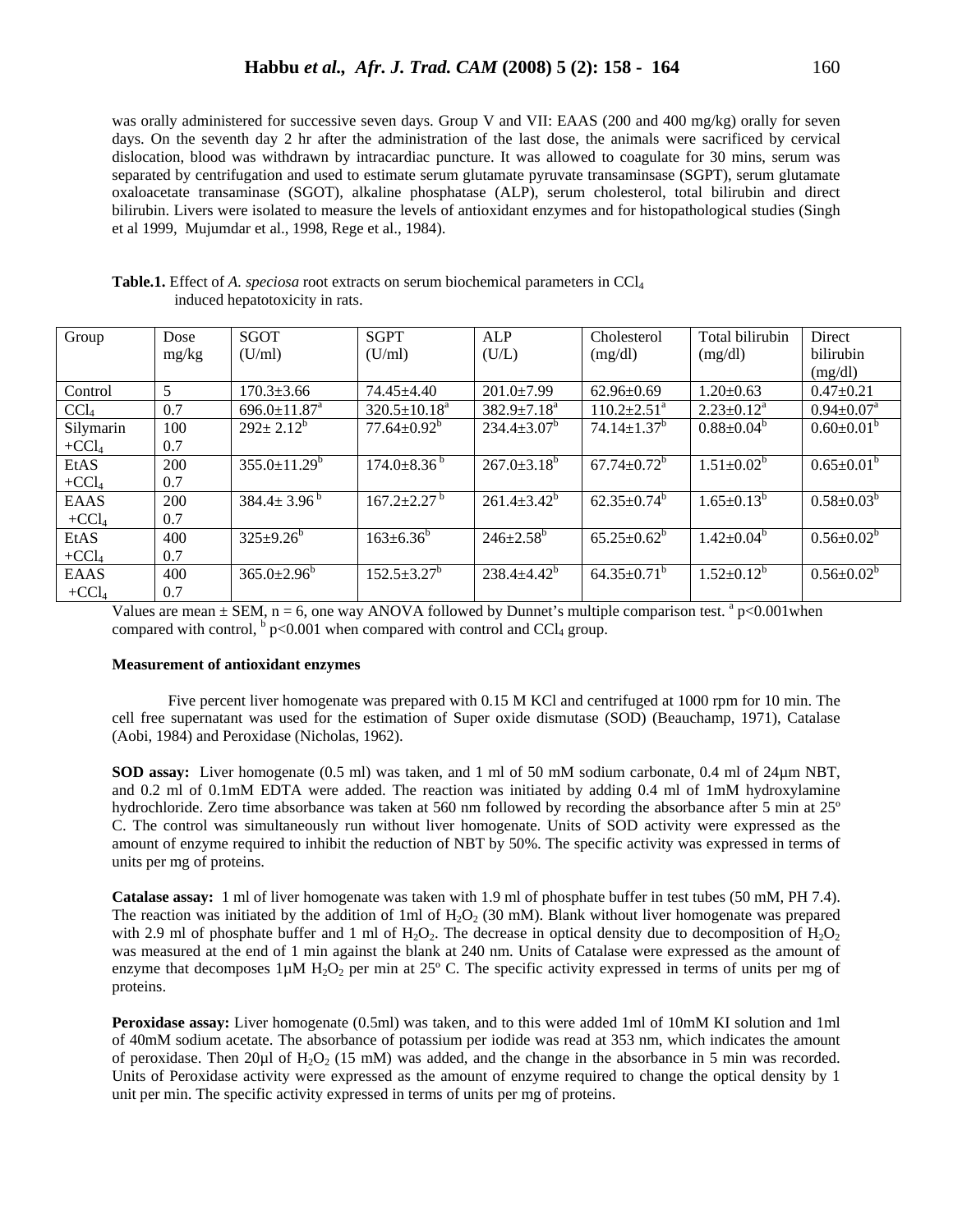| Group            | Dose  | Catalase                      | Super oxide dismutase         | Peroxidase                    |
|------------------|-------|-------------------------------|-------------------------------|-------------------------------|
|                  | mg/kg | (units/mg of protein)         | (units/mg of protein)         | (units/mg of protein)         |
| Control          | 5     | $461.7 \pm 6.36$              | $21.0 \pm 0.89$               | $165.8 \pm 3.36$              |
| CCl <sub>4</sub> | 0.7   | $109 \pm 1.73$ <sup>a</sup>   | $7.66 \pm 0.42^{\text{a}}$    | $35.73 \pm 2.54^a$            |
| Silymarin        | 100   | $435.4 \pm 5.63^b$            | $18.6 \pm 0.53^{\rm b}$       | $158.2 \pm 2.42^b$            |
| $+CCl4$          | 0.7   |                               |                               |                               |
| EtAS             | 200   | $396 \pm 5.06^b$              | $15.5 \pm 0.76^b$             | $152.2{\pm}4.38^b$            |
| $+CCl4$          | 0.7   |                               |                               |                               |
| EAAS             | 200   | $421.4 \pm 10.50^b$           | $16.17 \pm 1.07^b$            | $154.0 \pm 3.49^b$            |
| $+CCl4$          | 0.7   |                               |                               |                               |
| EtAS             | 400   | $386.5 \pm 6.61^b$            | $16.25 \pm 0.62^b$            | $155.2 \pm 3.48^b$            |
| $+CCl4$          | 0.7   |                               |                               |                               |
| EAAS             | 400   | 416.5 $\pm$ 9.60 <sup>b</sup> | $17.12 \pm 2.02^{\mathrm{b}}$ | $145.2 \pm 3.62^{\mathrm{b}}$ |
| $+CCl4$          | 0.7   |                               |                               |                               |

Table. 2: Effect of *A. speciosa* root extracts on antioxidant enzymes in CCl<sub>4</sub> induced hepatotoxicity in rats.

Values are mean  $\pm$  SEM, n = 6, one way ANOVA followed by Dunnet's multiple comparison test.  $a$  p<0.001 when compared with control,  $\frac{b}{p}$   $\leq$  0.001 when compared with control and CCl<sub>4</sub> group.

# **Histopathological studies**

For histopathopathological observation, sections were taken from each lobe of liver immediately. The tissues were fixed in 10% neutral formalin, dehydrated in graded alcohol and embedded in paraffin, cut into 4-5 µm thick sections and stained with Haematoxylin-Eosin for photomicroscopic assessment (Galigher, 1971).

#### **Statistical analysis**

The data were expressed as the mean  $\pm$  SEM, (n = 6). Data were analyzed using One way ANOVA followed by Dunnet's multiple comparison test. Values of p< 0.05 were considered statistically significant.

## **Results**

*Argyreia speciosa* extracts did not show any toxicity and behavioral changes in mice and hence doses of 200 and 400 mg/kg were selected for hepatoprotective and *in vivo* antioxidant activity. Preliminary phytochemical analysis of EAAS and EtAS revealed the presence of ergoline alkaloids, steroids, tannins and flavanoids as major active constituents. The activities of SGOT, SGPT, ALP and other biochemical parameters after administration of CCl4 and test extracts are summarized in Table 1. There was a significant rise in the levels of all biochemical parameters after administration of CCl4. In contrast, treatment with suspensions of EtAS (200 mg/kg and 400 mg/kg) and EAAS (200 mg/kg and 400 mg/kg ) of *A. speciosa* roots exhibited an ability to counteract the CCl4 induced hepatotoxicity by decreasing serum enzyme levels compared to control and CCl<sub>4</sub> group ( $p$ <0.001). Pretreatment of rats with suspensions of EtAS and EAAS at a dose of 200 mg/kg and 400 mg/kg preserved Catalase, SOD, and Peroxidase activity compared to control and CCl<sub>4</sub> group ( $p$  <0.001), thus providing protection against  $CCl<sub>4</sub>$  toxicity (Table 2). Histopathological examination demonstrated that  $CCl<sub>4</sub>$  treated group induces ballooning degeneration, centrilobular necrosis and apoptosis in hepatocytes (Fig 1. b). Groups treated with EtAS and EAAS showed recovery on ballooning degeneration and centrlobular bridging necrosis was occasionally present (Figures 1c and 1d).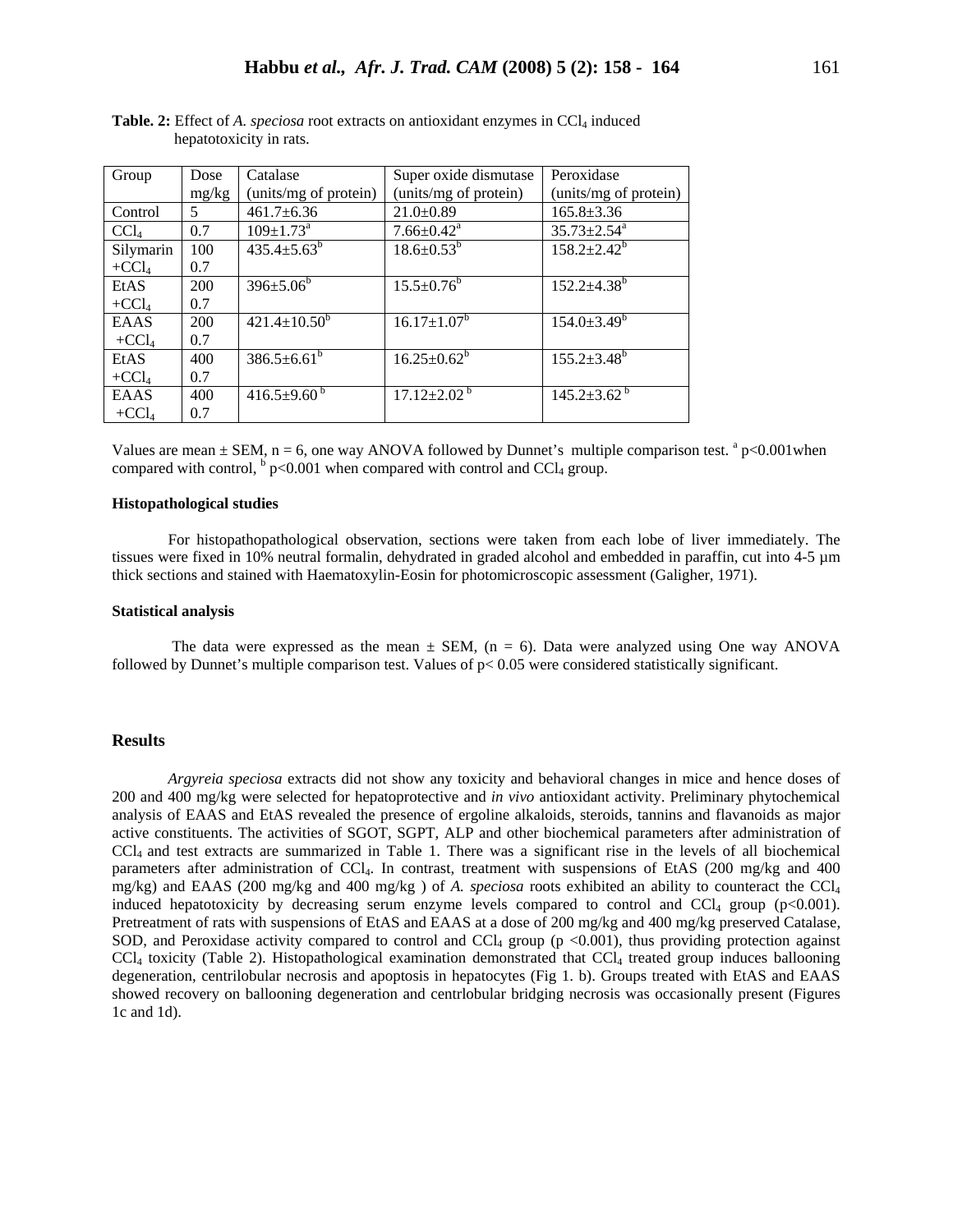

**Figure 1a:** Histopathology of normal rat liver a Central vein prominent, hepatocytes, sinusoids with normal texture stained with Haematoxylineeosin with 25x (original magnification).



Figure 1c: Histopathology of rat liver in EtAS treated group

c No centrilobular necrosis, no fatty change, sinusoids with mild recovery, Hepatocytes showing regenerative activity stained with Haematoxyline-eosin with 50x ( original magnification)



**Figure 1b:** Histopathology of rat liver in CCl<sub>4</sub> treated group

b Centrilobular necrosis, fatty changes, ballooning bdegeneration, broad infiltration of kupffer cells around the central vein, stained with Haematoxylineeosin with 50x ( original magnification).



**Figure 1d:** Histopathology of rat liver in EAAS treated group

d No centrilobular necrosis, no fatty change, sinusoids with recovered texture. Hepatocytes showing regenerative activity stained with Haematoxyline and Eosin with 50x (original magnification).

## **Discussion**

The hepatic damage induced by  $CCl_4$  is well known to be mediated by its free radical metabolites such as CCI<sub>3</sub> and CCI<sub>3</sub>COO, which interact with unsaturated lipid membrane to produce lipid peroxidation and other cellular macromolecules leading to cell damage (Gulcin, et al., 2004, Snyder et al., 1996). The free radicals in the presence of oxygen, leads to auto oxidation of the fatty acids present in the cytoplasmic membrane phospholipids (Recknagel, 1989) and causes functional and morphological changes in the cell membrane. Further more, influx of extracellular Ca<sup>+</sup> ions into cell is claimed to be an important step leading to cell death. Hepatocellular necrosis leads to very high level of GOT and GPT released from liver in the blood. Among the two, GPT is a better index of liver injury, as liver GPT represents 90% of total enzyme present in the body (Achliya, et al., 2003). ALP activities on the other hand are related to functioning of hepatocytes, increase in its activity is due to increased synthesis in presence of increased biliary pressure (Moss, 1974). Reduction in the levels of SGOT, SGPT towards the respective normal value is an indication of stabilization of plasma membrane as well as repair of hepatic tissue damages caused by CCl4. Suppression of increased ALP activity with concurrent depletion of raised bilirubin level suggests the stability of biliary dysfunction in rat liver during chronic hepatic injury with  $\text{CCl}_4$  (Mukherjee, 2002).

The effect of free radical metabolites on the mean liver detoxificant enzymes like Catalase, Super oxide dismutase (SOD) and Peroxidase, reduced enzyme activity, due to enzyme inactivation during catalytic cycle. The results of the present work indicate that Ethanolic extract and Ethyl acetate extract (200 mg/kg, 400 mg/kg) of *A.*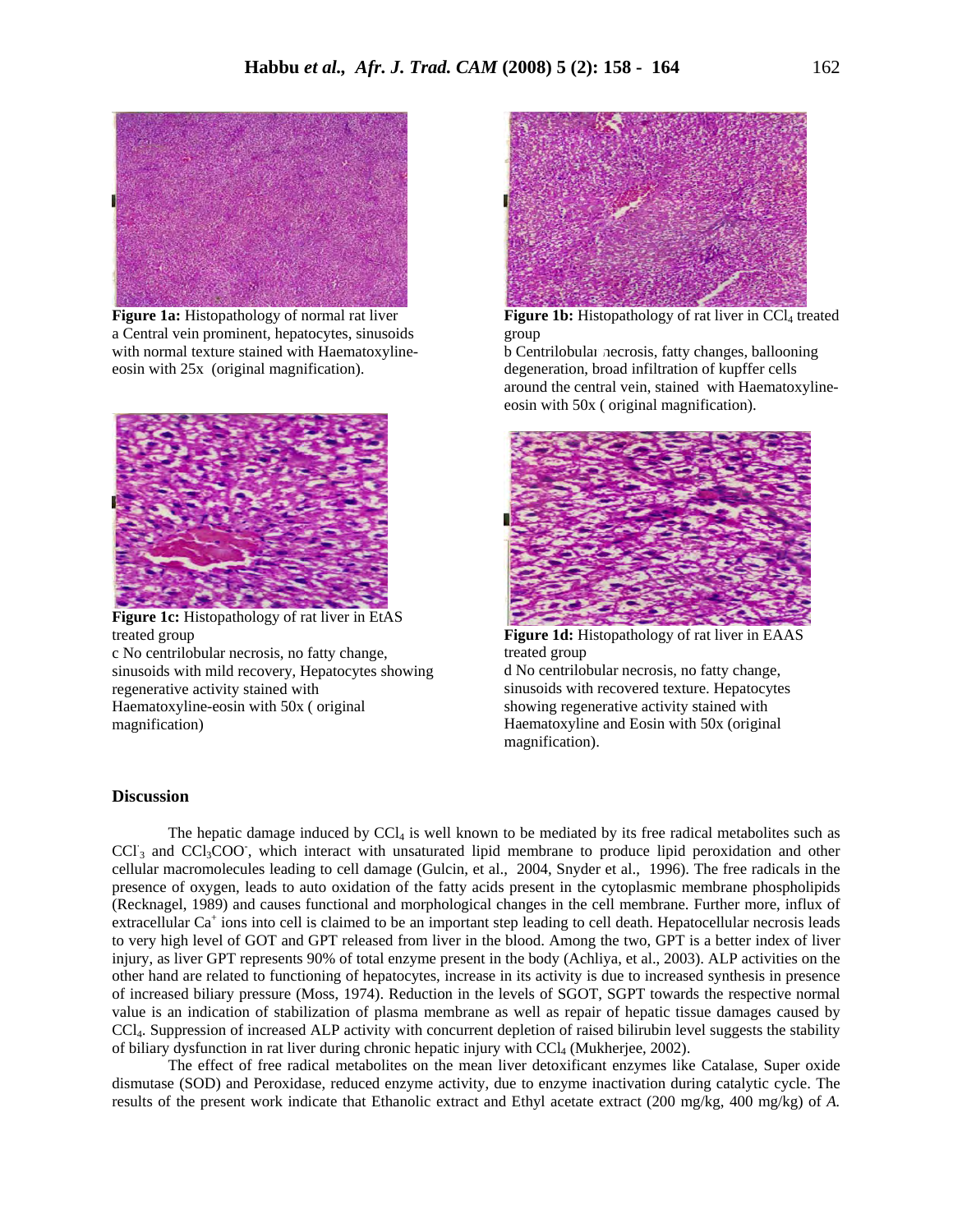*speciosa* roots decreased the elevated enzyme levels induced by CCl4, thus protecting the structural integrity of hepatocyte cell membrane or regeneration of damaged liver cells. These two extracts are found to be capable of enhancing or maintaining the activity of hepatic enzymes which are involved in combating Reactive Oxygen Species. The hepatoprotective effect of *A. speciosa* roots was evidenced by the amelioration of biochemical indicators of liver damage and pathological disturbances caused by CCl<sub>4</sub>. From the study we can conclude that root extracts of *A. speciosa* protects liver from oxidative damage and could be used as an effective protector in CCl4 induced damage. Future plans are in progress to isolate phytoconstituent(s) responsible and possible mode of action of these extracts.

# **Acknowledgements**

Authors are thankful to President, Soniya Education Trust, Dharwad and Principal S. E. T's college of Pharmacy, Dharwad for kind support and encouragement to carry out this research work.

## **References**

- 1. Achliya, G.S., Kotgale, S.G., Wadodkar, A.K., Dorle, A.K. (2003). Hepatoprotective activity of *Panchgavya Gritha* in carbon tetra chloride induced hepatotoxicity in rats. Ind. J. Pharmacol. **35:** 311-315.
- 2. Ahamad, F.F., Cowan, D.L., Sun, A.Y, (1987). Detection of free radical formation in various tissues after acute carbon tetra chloride administration in gerbil, Life Sci. **41:** 2469-2475.
- 3. Aobi, H. (1984). Catalyse *invitro*. Methods Enzymol. **105:** 121.
- 4. Beauchamp, C.F. (1971). Super oxide dismutase: improved assay and an assay applicable to acrylamide gel. Anal. Biochem. **10:** 276.
- 5. Chauhan, C.K., Nanivadekar, S.A., Billimoria, F R. (1992). Effect of a herbal hepatoprotective product on rug metabolism in patients of cirrhosis and hepatic enzyme function in experimental liver damage, Ind. J. Pharmacol., **24:** 107-110.
- 6. Chaurbonneua, M., Brodeur, J., Du Souich, P., Plaa, G.L. (1986). Correlation between acetone potentiated CCl4- induced liver injury and blood concentration after inhalation or oral administration. Toxi appl. Pharmacol. **84:** 286-294.
- 7. Chopra, R.N., Nayar, S.L., Chopra, I.C. (1986). Glossary of Indian Medicinal Plants, Public and information directorate, CSIR, New Delhi,, 44-46.
- 8. de Mejia, D.G., Ramirez-Mares, M.V. (2002). Leaf extracts from Ardisia compressa protects against 1 nitropyrene induced cytotoxicity and its antioxidant defense disruption in cultured rat hepatocytes. Toxicology, **179:**151-162.
- 9. Galigher, A.E., and Kozloff, E.N. (1971). In Essentials of practical Microtechniques,  $2^{nd}$  Edn, Lea and Febiger, Philadelphia, p 77.
- 10. Gokhale, A.B., Damre, A.S., Kulkarni, K.R., Saraf, M.N. (2002). Preliminary evaluation of anti-inflammatory and anti-arthritic activity of *S.lappa, A. speciosa and A. aspera.* Phytomedicine. **9:** 433-437.
- 11. Gokhale, A.B., Damre, A.S., Saraf, M.N. (2003). Investigations in to the Immunomodulatory activity of *Argyreia speciosa.* J. Ethnopharmacol. **84:**109-114.
- 12. Halliwell, B (1993). Oxygen species in pathology with special reference to the skin. In oxidative stress in dermatology, Marcell Dekker Inc., New York, 3-11.
- 13. Hanumantachar Joshi, Habbu, P.V, Mahadevan KM, Navneet K, Chauhan J, Krupa M, Das SK and Kulkarni V.H. (2007). Memory improving effect of *Argyreia speciosa* in mice. Natural products **3(1):** 1-5.
- 14. Iwu, M.M., Jackson, J.E., Schuster, B.G. (1994). Medicinal plants in the fight against leishmaniasis Parasitol. Today, **10:** 65-68.
- 15. Kartik, R., Ojha, S.K., Rao, C.V., Mehrotra, S, Pushpagadan, P. (2003). Ethnopharmacological evaluation of *Argyreia speciosa* (Roxb) sweet for wound healing and anti-inflammatory activity. National seminar on new millennium strategies for Quality Safety and GMP's of Herbal drugs/products, NBRI, Lucknow. p 142.
- 16. Kirtikar, K. R. and. Basu, B. D. (1984). Indian Medicinal plants, **3:**1707.
- 17. Mahakunakorn, P., Tohda, M., Murakame, Y., Matsumoato, K., Watanbe, H. (2004). Antioxidant and free radical scavenging activity of *Choto-san* and its related constituents. Bio. Pharm Bull. **27:** 38-46.
- 18. Moss, D.W and Butterworth, P.J. (1974). In Enzymology and Medicine. Pitman Medical, London p 139.
- 19. Mujumda,r A.M., Anuradha, S., Upadhyepradhan, A.M. (1998). Effect of *Azadirachta indica* leaf extract on CCl4 induced hepatic damage in rats. Ind. J. Pharm. Sci. **60:**363-365.